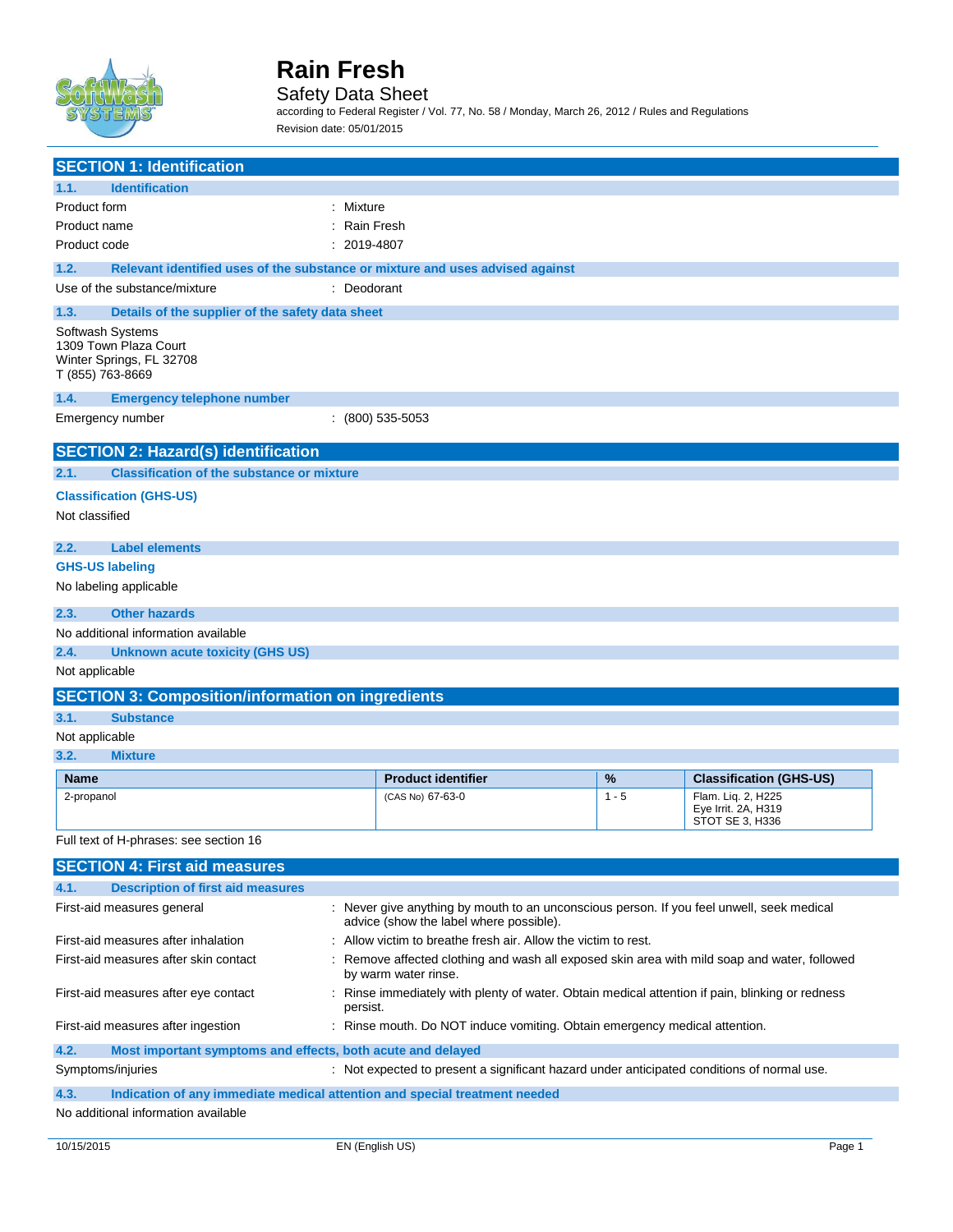### Safety Data Sheet

according to Federal Register / Vol. 77, No. 58 / Monday, March 26, 2012 / Rules and Regulations

|                                                                      | <b>SECTION 5: Firefighting measures</b>                             |                                                                                                                                                                                                              |  |
|----------------------------------------------------------------------|---------------------------------------------------------------------|--------------------------------------------------------------------------------------------------------------------------------------------------------------------------------------------------------------|--|
| 5.1.                                                                 | <b>Extinguishing media</b>                                          |                                                                                                                                                                                                              |  |
|                                                                      | Suitable extinguishing media                                        | : Foam. Dry powder. Carbon dioxide. Water spray. Sand.                                                                                                                                                       |  |
|                                                                      | Unsuitable extinguishing media                                      | : Do not use a heavy water stream.                                                                                                                                                                           |  |
| 5.2.                                                                 | Special hazards arising from the substance or mixture               |                                                                                                                                                                                                              |  |
|                                                                      | No additional information available                                 |                                                                                                                                                                                                              |  |
| 5.3.                                                                 | <b>Advice for firefighters</b>                                      |                                                                                                                                                                                                              |  |
|                                                                      | Firefighting instructions                                           | : Use water spray or fog for cooling exposed containers. Exercise caution when fighting any<br>chemical fire. Prevent fire-fighting water from entering environment.                                         |  |
|                                                                      | Protection during firefighting                                      | : Do not enter fire area without proper protective equipment, including respiratory protection.                                                                                                              |  |
|                                                                      | <b>SECTION 6: Accidental release measures</b>                       |                                                                                                                                                                                                              |  |
| 6.1.                                                                 | Personal precautions, protective equipment and emergency procedures |                                                                                                                                                                                                              |  |
| 6.1.1.                                                               | For non-emergency personnel                                         |                                                                                                                                                                                                              |  |
|                                                                      | Emergency procedures                                                | : Evacuate unnecessary personnel.                                                                                                                                                                            |  |
| 6.1.2.                                                               | For emergency responders                                            |                                                                                                                                                                                                              |  |
| Protective equipment                                                 |                                                                     | : Equip cleanup crew with proper protection.                                                                                                                                                                 |  |
|                                                                      | Emergency procedures                                                | : Ventilate area.                                                                                                                                                                                            |  |
| 6.2.                                                                 | <b>Environmental precautions</b>                                    |                                                                                                                                                                                                              |  |
|                                                                      |                                                                     | Prevent entry to sewers and public waters. Notify authorities if liquid enters sewers or public waters.                                                                                                      |  |
| 6.3.                                                                 | Methods and material for containment and cleaning up                |                                                                                                                                                                                                              |  |
|                                                                      | Methods for cleaning up                                             | : Soak up spills with inert solids, such as clay or diatomaceous earth as soon as possible. Collect<br>spillage. Store away from other materials.                                                            |  |
| 6.4.                                                                 | <b>Reference to other sections</b>                                  |                                                                                                                                                                                                              |  |
|                                                                      | See Heading 8. Exposure controls and personal protection.           |                                                                                                                                                                                                              |  |
|                                                                      | <b>SECTION 7: Handling and storage</b>                              |                                                                                                                                                                                                              |  |
| 7.1.                                                                 | <b>Precautions for safe handling</b>                                |                                                                                                                                                                                                              |  |
|                                                                      | Precautions for safe handling                                       | : Wash hands and other exposed areas with mild soap and water before eating, drinking or<br>smoking and when leaving work. Provide good ventilation in process area to prevent formation<br>of vapor.        |  |
| 7.2.<br>Conditions for safe storage, including any incompatibilities |                                                                     |                                                                                                                                                                                                              |  |
| Storage conditions                                                   |                                                                     | : Keep only in the original container in a cool, well ventilated place away from heat, hot surfaces,<br>sparks, open flame and other ignition sources. No smoking. Keep container closed when not in<br>use. |  |
|                                                                      | Incompatible products                                               | Strong bases. Strong acids.                                                                                                                                                                                  |  |
|                                                                      | Incompatible materials                                              | : Sources of ignition. Direct sunlight.                                                                                                                                                                      |  |
|                                                                      | <b>SECTION 8: Exposure controls/personal protection</b>             |                                                                                                                                                                                                              |  |

**8.1. Control parameters**

| 2-propanol (67-63-0) |                                     |                                                                                             |
|----------------------|-------------------------------------|---------------------------------------------------------------------------------------------|
| <b>ACGIH</b>         | ACGIH TWA (ppm)                     | 200 ppm (2-propanol; USA; Time-weighted average<br>exposure limit 8 h; TLV - Adopted Value) |
| <b>ACGIH</b>         | ACGIH STEL (ppm)                    | 400 ppm (2-propanol; USA; Short time value; TLV -<br>Adopted Value)                         |
| <b>ACGIH</b>         | Remark (ACGIH)                      | Eye & URT irr; CNS impair                                                                   |
| <b>OSHA</b>          | OSHA PEL (TWA) (mg/m <sup>3</sup> ) | 980 mg/m $3$                                                                                |
| <b>OSHA</b>          | OSHA PEL (TWA) (ppm)                | $400$ ppm                                                                                   |

#### **8.2. Exposure controls**

Personal protective equipment : Avoid all unnecessary exposure.

Hand protection : Wear protective gloves/eye protection/face protection protective gloves.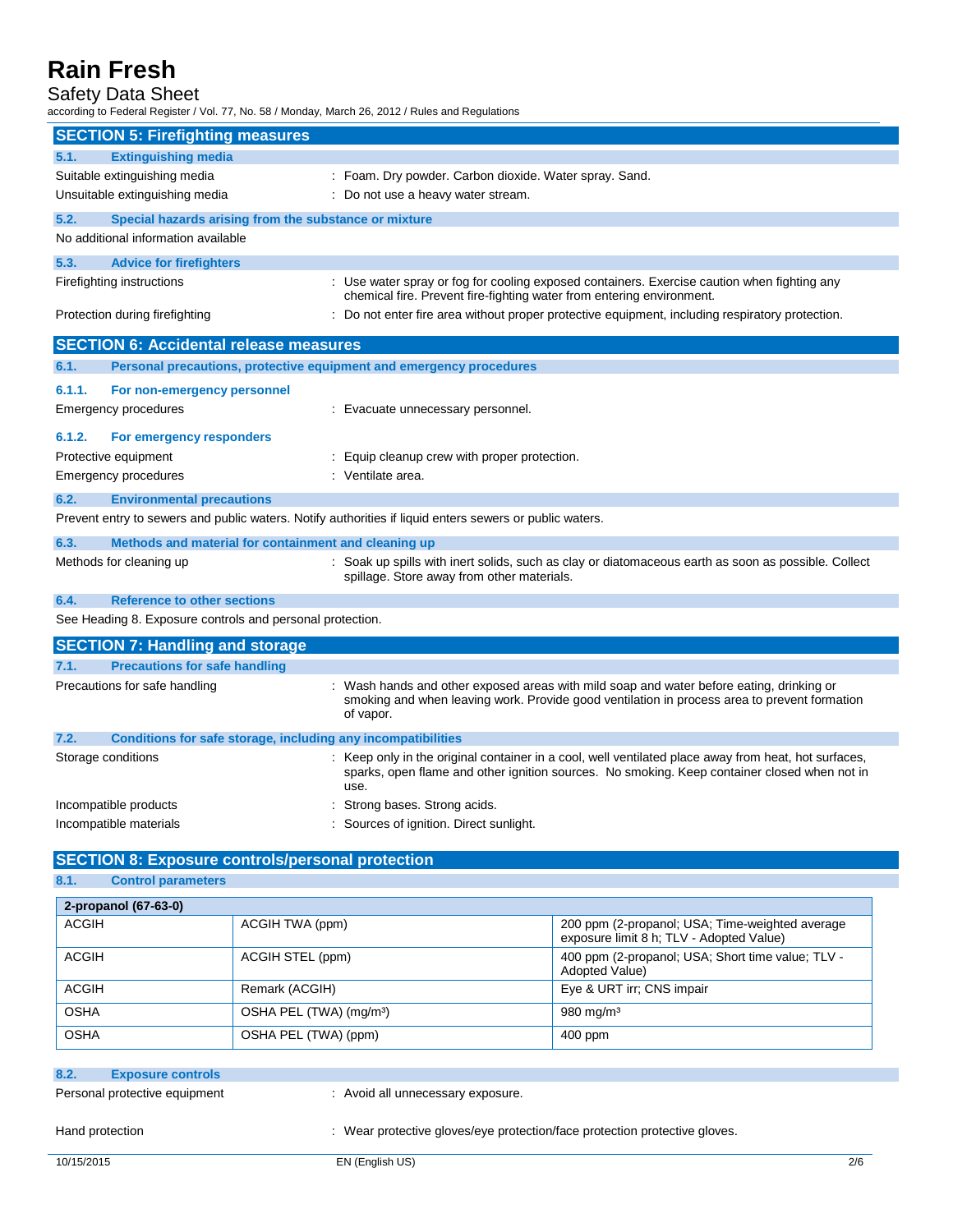### Safety Data Sheet

according to Federal Register / Vol. 77, No. 58 / Monday, March 26, 2012 / Rules and Regulations

| Eye protection                              | : Chemical goggles or safety glasses.    |  |
|---------------------------------------------|------------------------------------------|--|
| Respiratory protection                      | : Wear appropriate mask.                 |  |
| Other information                           | : Do not eat, drink or smoke during use. |  |
| SECTION Q. Physical and chamical properties |                                          |  |

| SECTION 9: Physical and chemical properties                   |                                                                                                             |  |  |  |
|---------------------------------------------------------------|-------------------------------------------------------------------------------------------------------------|--|--|--|
| Information on basic physical and chemical properties<br>9.1. |                                                                                                             |  |  |  |
| Physical state                                                | $:$ Liquid                                                                                                  |  |  |  |
| Color                                                         | $:$ Blue                                                                                                    |  |  |  |
| Odor                                                          | $:$ Fresh                                                                                                   |  |  |  |
| Odor threshold                                                | : No data available                                                                                         |  |  |  |
| pH                                                            | $: 6 - 7$                                                                                                   |  |  |  |
| Melting point                                                 | No data available                                                                                           |  |  |  |
| Freezing point                                                | No data available                                                                                           |  |  |  |
| Boiling point                                                 | $: 212 - 220$ °F                                                                                            |  |  |  |
| Flash point                                                   | 200 °F                                                                                                      |  |  |  |
| Relative evaporation rate (butyl acetate=1)                   | : No data available                                                                                         |  |  |  |
| Flammability (solid, gas)                                     | No data available                                                                                           |  |  |  |
| <b>Explosion limits</b>                                       | No data available                                                                                           |  |  |  |
| <b>Explosive properties</b>                                   | No data available                                                                                           |  |  |  |
| Oxidizing properties                                          | No data available                                                                                           |  |  |  |
| Vapor pressure                                                | No data available                                                                                           |  |  |  |
| Relative density                                              | $\cdot$ 1                                                                                                   |  |  |  |
| Relative vapor density at 20 °C                               | Same as water                                                                                               |  |  |  |
| Solubility                                                    | Soluble in water.<br>Water: Solubility in water of component(s) of the mixture :<br>$\bullet$ . $\bullet$ . |  |  |  |
| Log Pow                                                       | No data available                                                                                           |  |  |  |
| Auto-ignition temperature                                     | No data available                                                                                           |  |  |  |
| Decomposition temperature                                     | No data available                                                                                           |  |  |  |
| Viscosity                                                     | No data available                                                                                           |  |  |  |
| Viscosity, kinematic                                          | No data available                                                                                           |  |  |  |
| Viscosity, dynamic                                            | No data available                                                                                           |  |  |  |
|                                                               |                                                                                                             |  |  |  |

**9.2. Other information** No additional information available

|                  | <b>SECTION 10: Stability and reactivity</b>          |                  |
|------------------|------------------------------------------------------|------------------|
| 10.1.            | <b>Reactivity</b>                                    |                  |
|                  | No additional information available                  |                  |
| 10.2.            | <b>Chemical stability</b>                            |                  |
|                  | Stable under normal conditions. Not established.     |                  |
| 10.3.            | <b>Possibility of hazardous reactions</b>            |                  |
| Not established. |                                                      |                  |
| 10.4.            | <b>Conditions to avoid</b>                           |                  |
|                  | Direct sunlight. Extremely high or low temperatures. |                  |
| 10.5.            | <b>Incompatible materials</b>                        |                  |
|                  | Strong acids. Strong bases.                          |                  |
| 10.6.            | <b>Hazardous decomposition products</b>              |                  |
|                  | Fume, Carbon monoxide, Carbon dioxide.               |                  |
|                  | <b>SECTION 11: Toxicological information</b>         |                  |
| 11.1.            | Information on toxicological effects                 |                  |
|                  |                                                      |                  |
| Acute toxicity   |                                                      | : Not classified |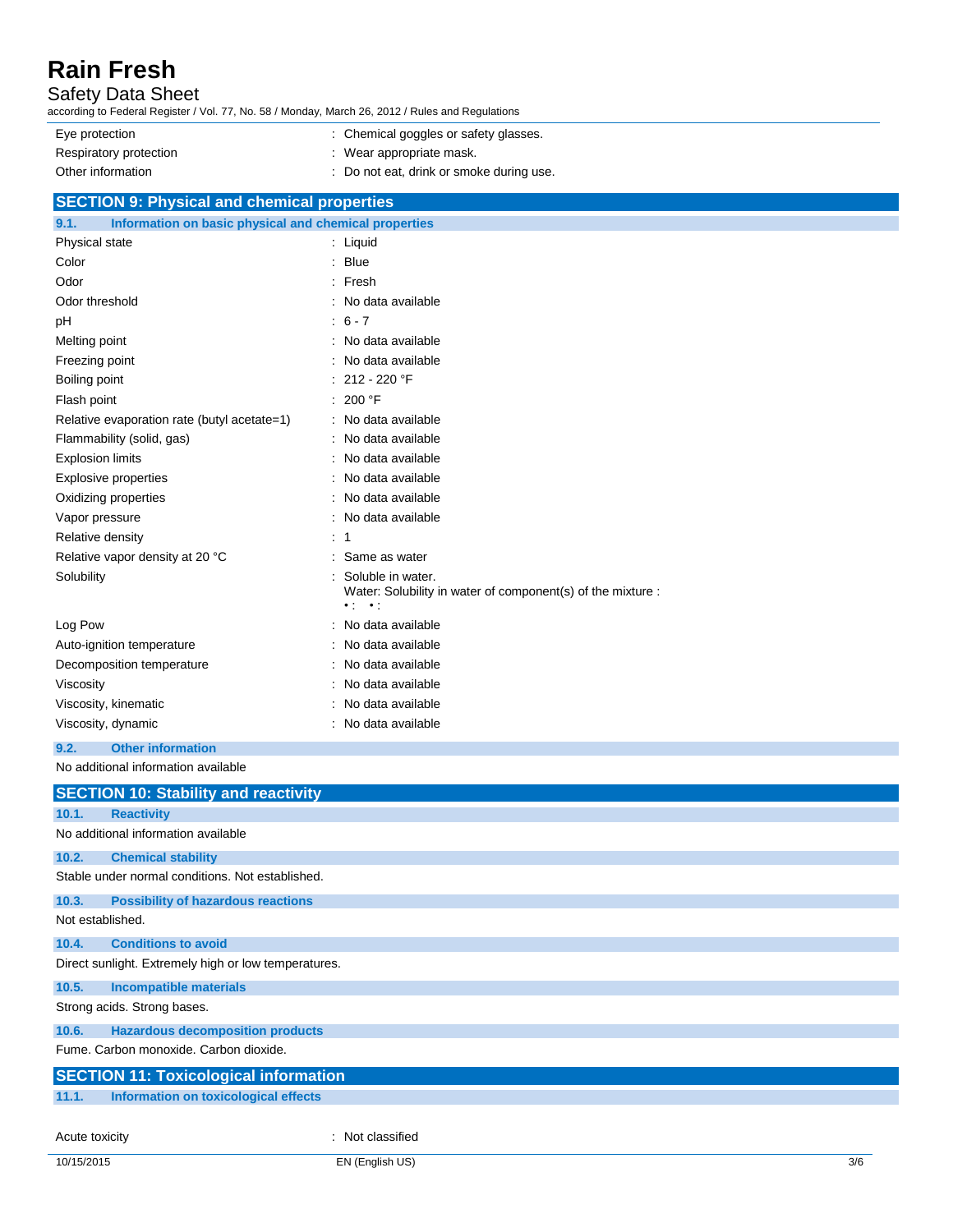### Safety Data Sheet

according to Federal Register / Vol. 77, No. 58 / Monday, March 26, 2012 / Rules and Regulations

| 2-propanol (67-63-0)                                   |                                                                                           |
|--------------------------------------------------------|-------------------------------------------------------------------------------------------|
| LD50 dermal rabbit                                     | 12870 mg/kg (Rabbit; Experimental value; Equivalent or similar to OECD 402; 16.4; Rabbit) |
| LC50 inhalation rat (mg/l)                             | 73 mg/l/4h (Rat)                                                                          |
| ATE US (dermal)                                        | 12870.000 mg/kg body weight                                                               |
| ATE US (vapors)                                        | 73.000 mg/l/4h                                                                            |
| ATE US (dust, mist)                                    | 73.000 mg/l/4h                                                                            |
| Skin corrosion/irritation                              | Not classified                                                                            |
|                                                        | pH: 6 - 7                                                                                 |
| Serious eye damage/irritation                          | Not classified<br>٠                                                                       |
|                                                        | pH: 6 - 7                                                                                 |
| Respiratory or skin sensitization                      | Not classified                                                                            |
| Germ cell mutagenicity                                 | Not classified                                                                            |
| Carcinogenicity                                        | Not classified                                                                            |
| 2-propanol (67-63-0)                                   |                                                                                           |
| IARC group                                             | 3 - Not classifiable                                                                      |
| Reproductive toxicity                                  | : Not classified                                                                          |
| Specific target organ toxicity (single exposure)       | : Not classified                                                                          |
| Specific target organ toxicity (repeated<br>exposure)  | : Not classified                                                                          |
| Aspiration hazard                                      | Not classified<br>٠                                                                       |
| Potential Adverse human health effects and<br>symptoms | Based on available data, the classification criteria are not met.                         |

| <b>SECTION 12: Ecological information</b> |
|-------------------------------------------|
| 12.1. Toxicity                            |

| 2-propanol (67-63-0)                          |                                                                                                                                                                           |
|-----------------------------------------------|---------------------------------------------------------------------------------------------------------------------------------------------------------------------------|
| EC50 Daphnia 1                                | 10000 mg/l (48 h; Daphnia magna)                                                                                                                                          |
| LC50 fish 2                                   | 9640 mg/l (LC50; OECD 203: Fish, Acute Toxicity Test; 96 h; Pimephales promelas; Flow-<br>through system; Fresh water; Experimental value)                                |
| EC50 Daphnia 2                                | 13299 mg/l (EC50; Other; 48 h; Daphnia magna)                                                                                                                             |
| Threshold limit algae 1                       | > 1000 mg/l (EC50; UBA; 72 h; Scenedesmus subspicatus)                                                                                                                    |
| 12.2.<br><b>Persistence and degradability</b> |                                                                                                                                                                           |
| <b>Rain Fresh</b>                             |                                                                                                                                                                           |
| Persistence and degradability                 | Not established.                                                                                                                                                          |
| 2-propanol (67-63-0)                          |                                                                                                                                                                           |
| Persistence and degradability                 | Readily biodegradable in water. Biodegradable in the soil. Biodegradable in the soil under<br>anaerobic conditions. No (test)data on mobility of the substance available. |
| Biochemical oxygen demand (BOD)               | 1.19 g $O_2$ /g substance                                                                                                                                                 |
| Chemical oxygen demand (COD)                  | 2.23 g O <sub>2</sub> /g substance                                                                                                                                        |
| <b>ThOD</b>                                   | 2.40 g $O_2$ /g substance                                                                                                                                                 |

| <b>Bioaccumulative potential</b><br>12.3. |  |
|-------------------------------------------|--|
|-------------------------------------------|--|

| <b>Rain Fresh</b>                |                                                    |  |
|----------------------------------|----------------------------------------------------|--|
| Bioaccumulative potential        | Not established.                                   |  |
| 2-propanol (67-63-0)             |                                                    |  |
| Log Pow                          | 0.05 (Weight of evidence approach; Other; 25 °C)   |  |
| Bioaccumulative potential        | Low potential for bioaccumulation (Log Kow $<$ 4). |  |
| 12.4.<br><b>Mobility in soil</b> |                                                    |  |
| 2-propanol (67-63-0)             |                                                    |  |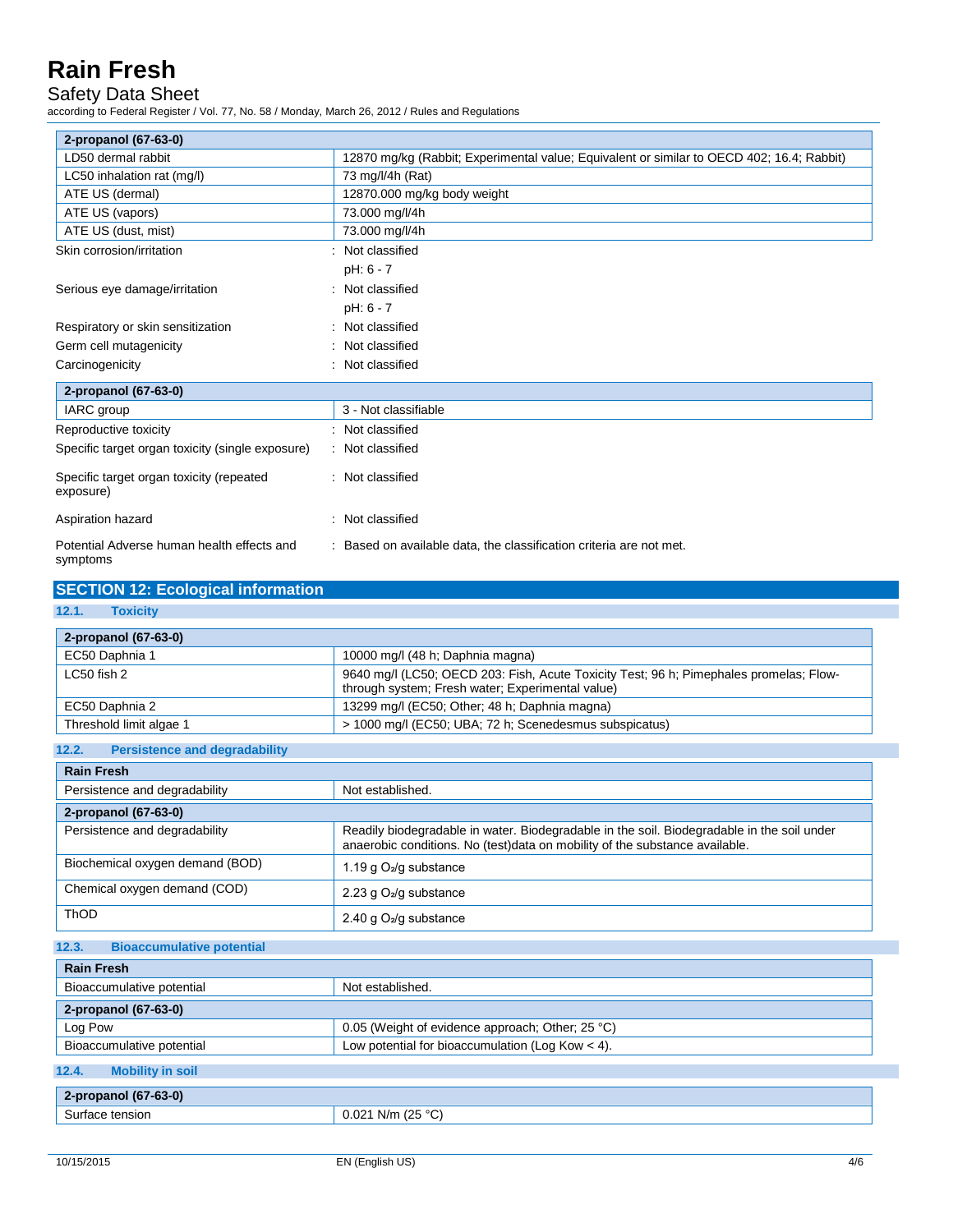Safety Data Sheet

according to Federal Register / Vol. 77, No. 58 / Monday, March 26, 2012 / Rules and Regulations

| 12.5.<br>Other adverse effects                                                                     |                                                                                                                                                                                                                                            |
|----------------------------------------------------------------------------------------------------|--------------------------------------------------------------------------------------------------------------------------------------------------------------------------------------------------------------------------------------------|
| Effect on the global warming                                                                       | : No known ecological damage caused by this product.                                                                                                                                                                                       |
| Other information                                                                                  | : No other effects known.                                                                                                                                                                                                                  |
| <b>SECTION 13: Disposal considerations</b>                                                         |                                                                                                                                                                                                                                            |
| <b>Waste treatment methods</b><br>13.1.                                                            |                                                                                                                                                                                                                                            |
| Waste disposal recommendations<br>Ecology - waste materials                                        | : Dispose in a safe manner in accordance with local/national regulations.<br>: Presents no particular risk to the environment, provided the disposal requirements (see section<br>13) and national or local regulations are complied with. |
| <b>SECTION 14: Transport information</b>                                                           |                                                                                                                                                                                                                                            |
| <b>Department of Transportation (DOT)</b><br>In accordance with DOT<br>Not regulated for transport |                                                                                                                                                                                                                                            |
| <b>TDG</b>                                                                                         |                                                                                                                                                                                                                                            |
| No additional information available                                                                |                                                                                                                                                                                                                                            |

#### **Transport by sea**

No additional information available

#### **Air transport**

No additional information available

#### **SECTION 15: Regulatory information**

#### **15.1. US Federal regulations**

#### **2-propanol (67-63-0)**

Listed on the United States TSCA (Toxic Substances Control Act) inventory Listed on United States SARA Section 313

#### **15.2. International regulations**

**CANADA** No additional information available

#### **EU-Regulations**

No additional information available

#### **National regulations**

No additional information available

#### **15.3. US State regulations**

No additional information available

| <b>SECTION 16: Other information</b> |            |
|--------------------------------------|------------|
| Revision date                        | 05/01/2015 |
| Other information                    | None.      |

### Full text of H-phrases:

| Eve Irrit, 2A    | Serious eye damage/eye irritation Category 2A               |
|------------------|-------------------------------------------------------------|
| Flam. Lig. 2     | Flammable liquids Category 2                                |
| STOT SE 3        | Specific target organ toxicity (single exposure) Category 3 |
| H <sub>225</sub> | Highly flammable liquid and vapor                           |
| H319             | Causes serious eye irritation                               |
| H336             | May cause drowsiness or dizziness                           |